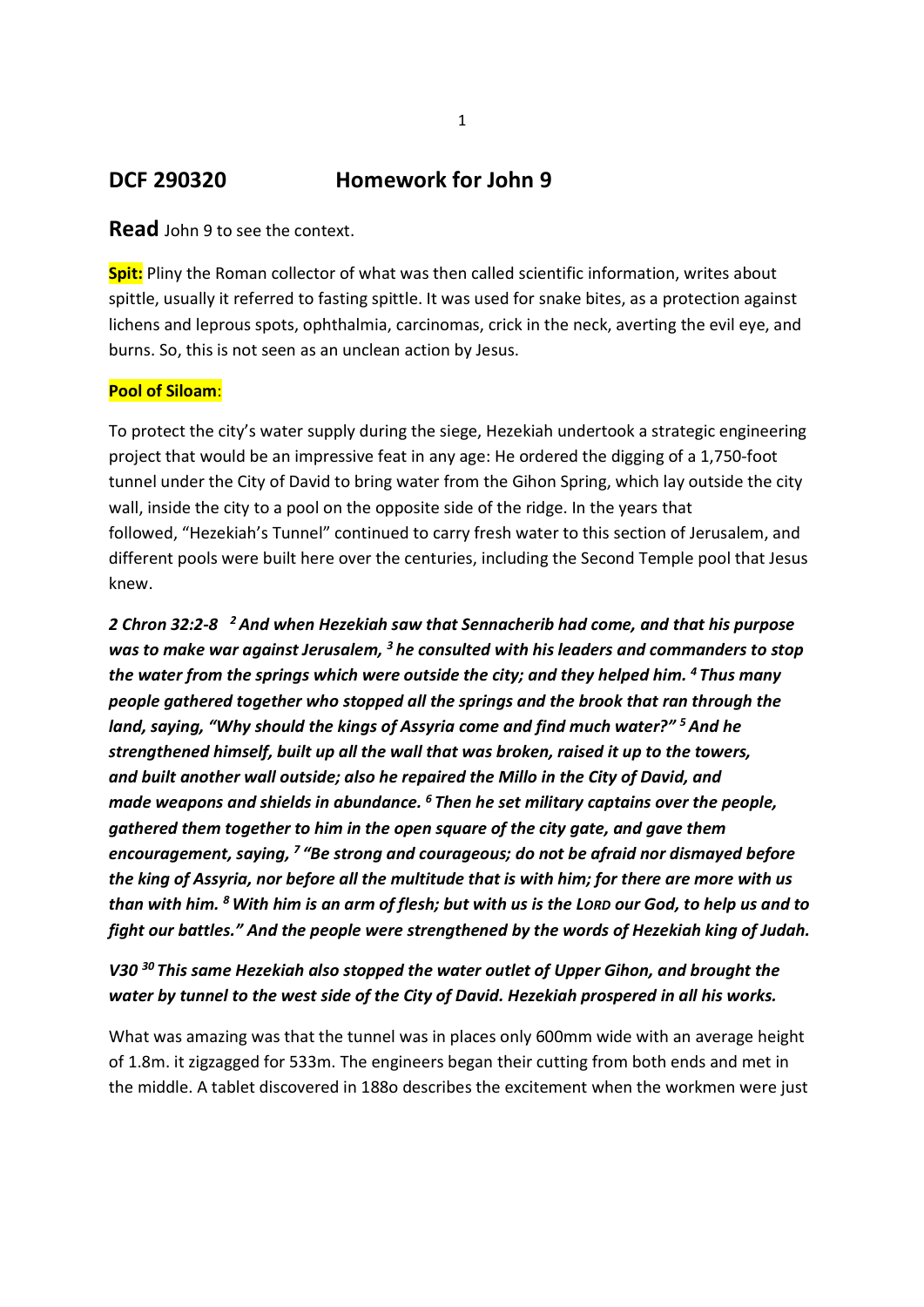3 cubits apart (3x46cm = 1.38m). There was 100 cubits of rock above them (46m) when they met each other.

The Jews in the time of Isaiah saw the amazing work, but missed the hand of God.

Is 22:9 You also saw the damage to the city of David, That it was areat: And you gathered together the waters of the lower pool. <sup>10</sup>You numbered the houses of Jerusalem, And the houses you broke down To fortify the wall.  $11$  You also made a reservoir between the two walls For the water of the old pool. But you did not look to its Maker, Nor did you have respect for Him who fashioned it long ago.

Hezekiah was a good king, and the city was saved for the time being, but people miss the hand of God. Siloam means 'sent' because the water was sent through the tunnel to save the people. Jesus sent the blind man to wash – for something bigger than seeing. There are times in our life when we are sent. Be alert for those times.

## 2 Kings 20:20<sup>20</sup> Now the rest of the acts of Hezekiah—all his might, and how he made a pool and a tunnel and brought water into the city—are they not written in the book of the chronicles of the kings of Judah?

God has shown His grace to Australia time and time again, but we have ignored it. NSW boasted of their Mardi Gras. The judgement of God came with bushfires, floods and now Corona – but no one makes the link. Have they read the prophets? Look at the opening chapters of Jeremiah and Isaiah to see the heart of God. Hear His heart when He says to His people in Jer 2:19 ... and the fear of Me is not in you.

#### 'Give Glory to God'

John 9:24 is a reference to Joshua 7:19  $^{19}$  Now Joshua said to Achan, "My son, I beg you, give glory to the LORD God of Israel, and make confession to Him, and tell me now what you have done; do not hide it from me."

In the sin of Achan, Joshua encourages him to confess. He does confess and is still punished along with all his family.

 $24$  Then Joshua, and all Israel with him, took Achan the son of Zerah, the silver, the garment, the wedge of gold, his sons, his daughters, his oxen, his donkeys, his sheep, his tent, and all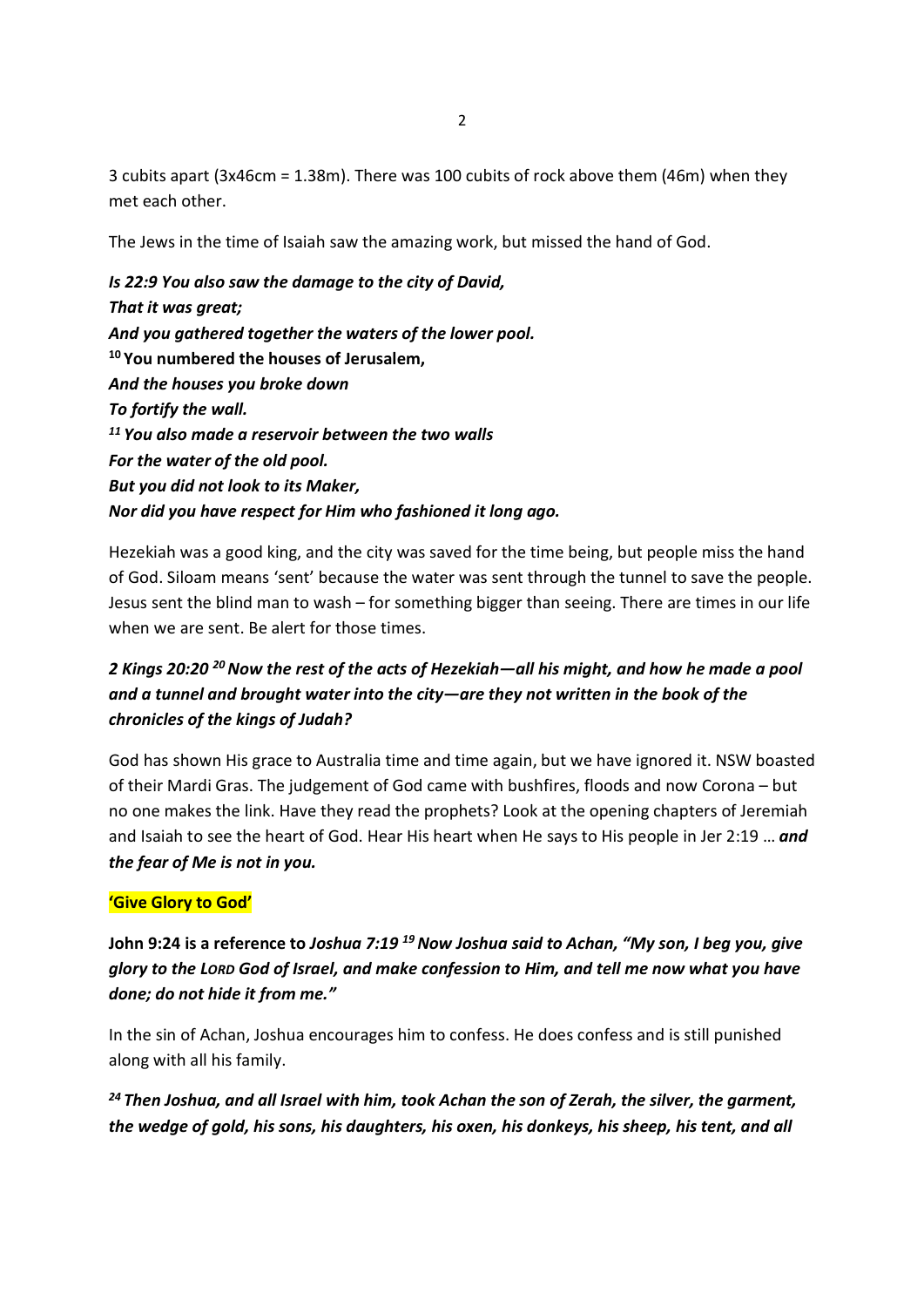that he had, and they brought them to the Valley of Achor. <sup>25</sup> And Joshua said, "Why have you troubled us? The LORD will trouble you this day." So, all Israel stoned him with stones; and they burned them with fire after they had stoned them with stones.

Confession does not mean we escape the repercussions of our sin. But it does mean that we confirm the authority of God.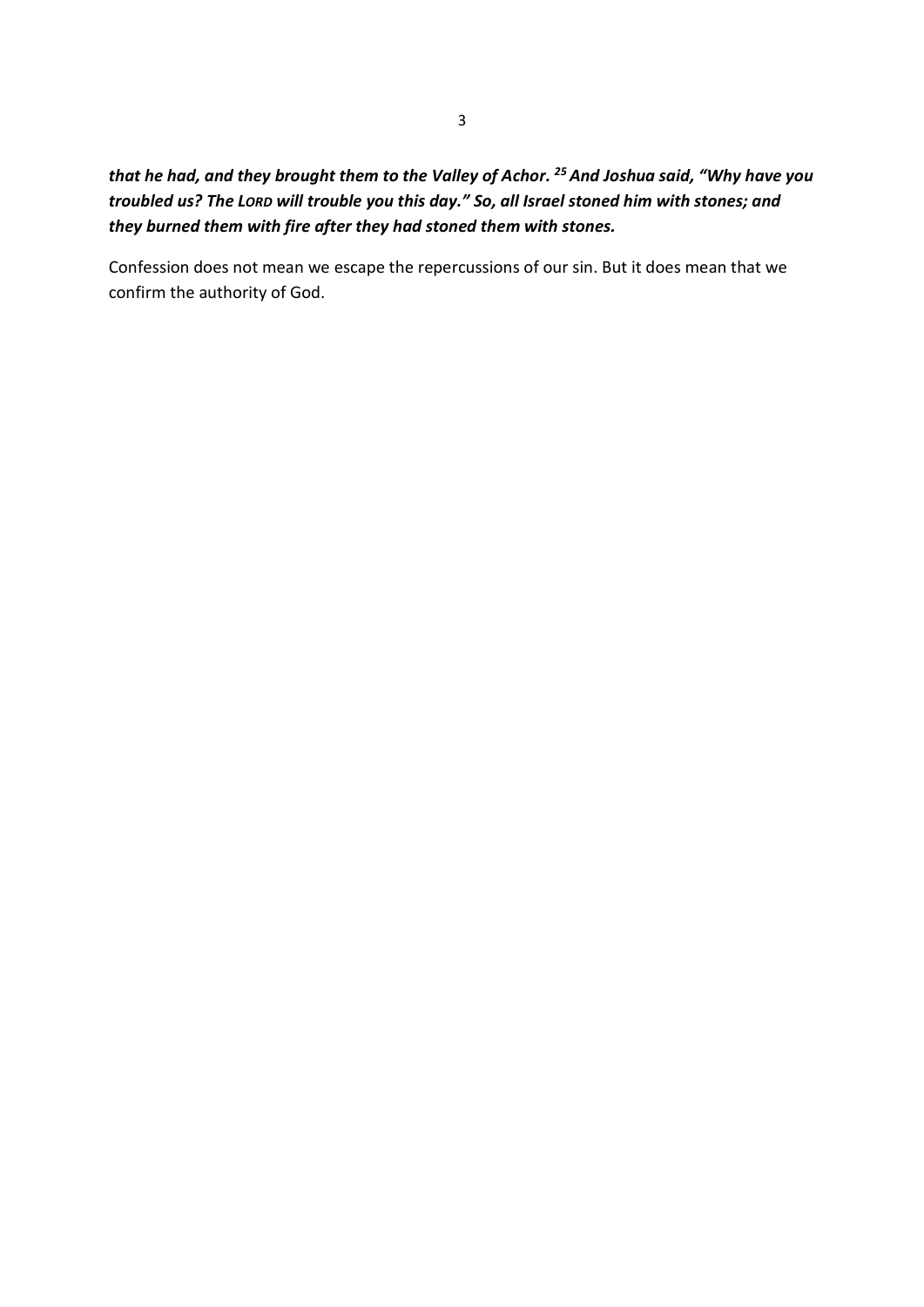## DCF 290320 Your Home service.

#### Prayer:

Lord, it is obvious that Satan wants to disrupt churches all over the world. He wants Christians to break their commitment to worship and to not have fellowship with each other. But Your Word and our experience is that You can make all things work together for good to those who love You and are called according to Your purpose.

So, we pray for Your people throughout the world, that we will stand strong for You. And we pray especially for those at DCF, that we will stand strong for You.

We pray for ….. MENTION THOSE PEOPLE WHO GOD PUTS ON YOUR HEART.

We pray for protection over their health – especially for the old and the vulnerable. ..... MENTION THOSE PEOPLE WHO GOD PUTS ON YOUR HEART.

We pray for protection over their employment and finances. ….. MENTION THOSE PEOPLE WHO GOD PUTS ON YOUR HEART.

We pray that family relationships will be strengthened and not broken. ….. MENTION THOSE PEOPLE WHO GOD PUTS ON YOUR HEART.

We pray that we will be made aware of those who need help – whether its finances, food, or just a phone call. ….. MENTION THOSE PEOPLE WHO GOD PUTS ON YOUR HEART. Tell God what you will do about it – say it aloud.

We pray for our government – for wisdom to do what is right and necessary. ..... MENTION LEADERS and POLITICIANS WHO GOD PUTS ON YOUR HEART.

Now as we open your Word, we ask for YOUR anointing – to hear Your Spirit, so that we walk with You.

#### Amen SONG: Cornerstone

Choose your own song or try this one. Copy (Cntrl C) and paste (Cntrl V) onto google and press enter. https://www.youtube.com/watch?v=QvLxZEU02uI

#### "Cornerstone"

My hope is built on nothing less Than Jesus' blood and righteousness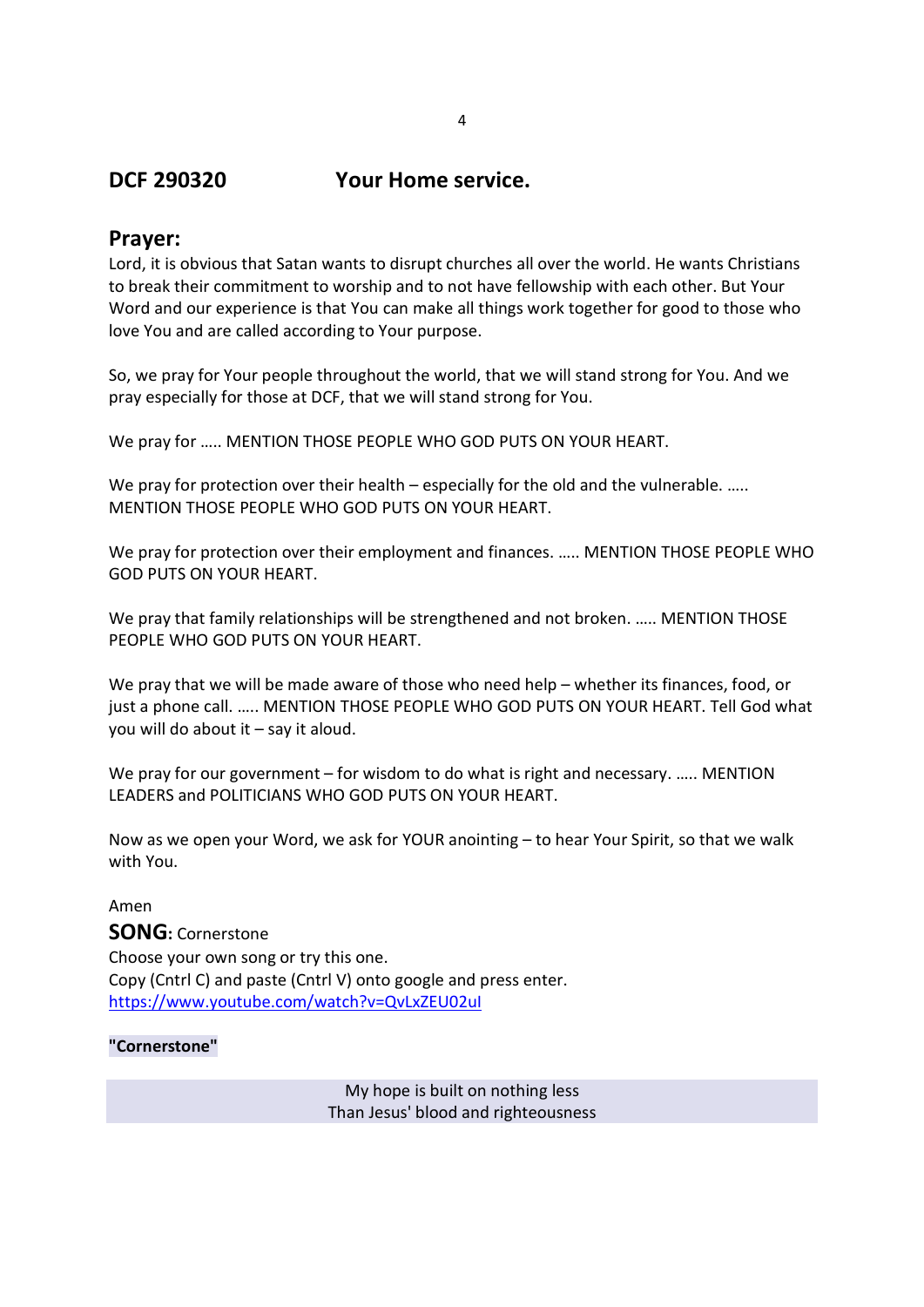I dare not trust the sweetest frame But wholly trust in Jesus' name

My hope is built on nothing less Than Jesus' blood and righteousness I dare not trust the sweetest frame But wholly trust in Jesus' name

Christ alone; cornerstone Weak made strong in the Savior's love Through the storm, He is Lord Lord of all

When Darkness seems to hide His face I rest on His unchanging grace In every high and stormy gale My anchor holds within the veil My anchor holds within the veil

Christ alone; cornerstone Weak made strong in the Savior's love Through the storm, He is Lord Lord of all He is Lord Lord of all

Christ alone; cornerstone Weak made strong in the Savior's love Through the storm, He is Lord Lord of all

Christ alone; cornerstone Weak made strong in the Savior's love Through the storm, He is Lord Lord of all

When He shall come with trumpet sound Oh, may I then in Him be found Dressed in His righteousness alone Faultless stand before the throne

#### PRAYER:

Pray for yourself to remain strong.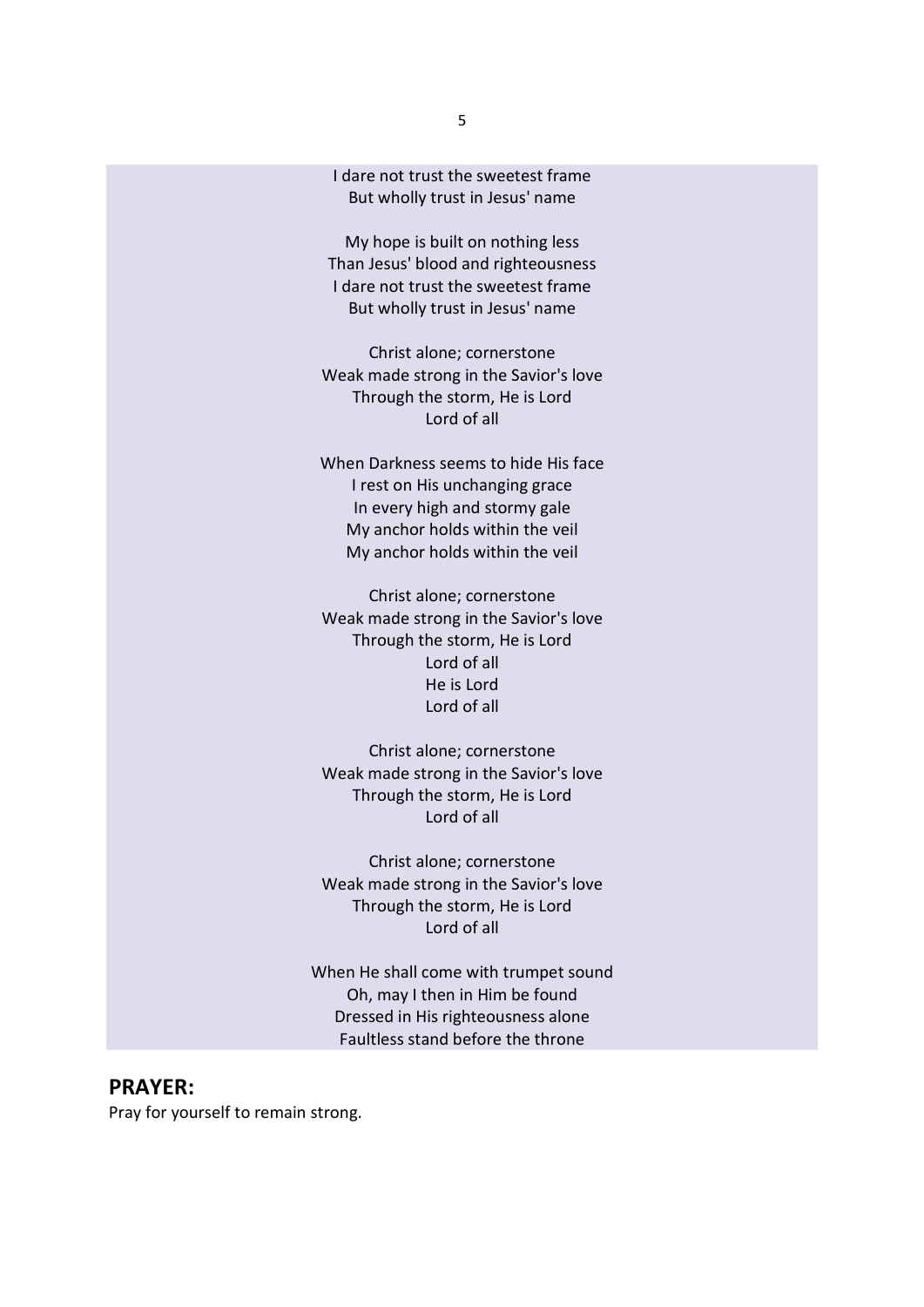Lord Jesus you are the rock I need to stand on. I do not stand on finances or health or success. I do not trust the things of the world a or the plans of people. I stand only on You – Your Word is my rock. These are my worries Lord and I place them before you: PLACE YOUR WORRIES IN THE LAP OF GOD.

### SONG:

Choose your own song or try this one. Copy (Cntrl C) and paste (Cntrl V) onto google and press enter. Goodness Of God (LIVE) - Jenn Johnson | VICTORY - YouTubewww.youtube.com

I love You, Lord For Your mercy never failed me All my days, I've been held in Your hands From the moment that I wake up Until I lay my head Oh, I will sing of the goodness of God And all my life You have been faithful And all my life You have been so, so good With every breath that I am able Oh, I will sing of the goodness of God I love Your voice You have led me through the fire And in darkest night You are close like no other I've known You as a Father I've known You as a Friend And I have lived in the goodness of God, yeah! And all my life You have been faithful, oh And all my life You have been so, so good With every breath that I am able Oh, I will sing of the goodness of God, yeah! 'Cause Your goodness is running after, it's running after me Your goodness is running after, it's running after me With my life laid down, I'm surrendered now I give You everything 'Cause Your goodness is running after, it's running after me, oh-oh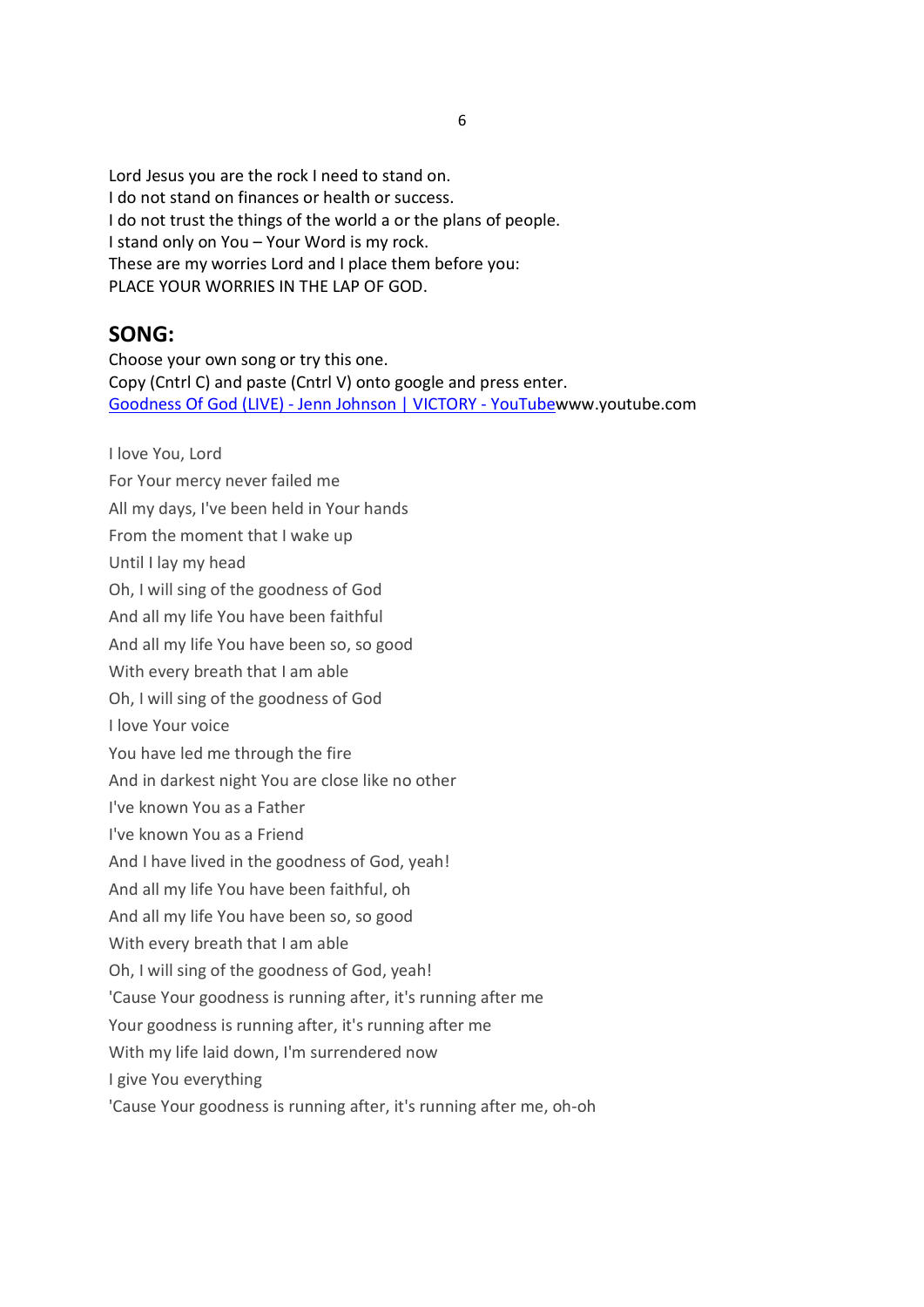'Cause Your goodness is running after, it's running after me Your goodness is running after, it's running after me With my life laid down, I'm surrendered now I give You everything 'Cause Your goodness is running after, it keeps running after me And all my life You have been faithful And all my life You have been so, so good With every breath that I am able Oh, I'm gonna sing of the goodness of God I'm gonna sing, I'm gonna sing 'Cause all my life You have been faithful And all my life You have been so, so good With every breath that I am able Oh, I'm gonna sing of the goodness of God Oh, I'm gonna sing of the goodness of God

# PRAYER:

Give thanks for the goodness of God. Here are some suggestions that may trigger thoughts:

- Your parents and siblings.
- Old friends.
- Finances
- Marriage
- Health
- Church
- The times when you learnt more about God.
- Oh, I will sing of the goodness of God I love Your voice You have led me through the fire And in darkest night You are close like no other.

Remember the hardest times in your life when God came with you through the valley of the shadow of death. These were times when we were refined by fire.

#### 1 Peter 1:3-9 A Heavenly Inheritance

<sup>3</sup> Blessed be the God and Father of our Lord Jesus Christ, who according to His abundant mercy has begotten us again to a living hope through the resurrection of Jesus Christ from the dead, <sup>4</sup> to an inheritance incorruptible and undefiled and that does not fade away, reserved in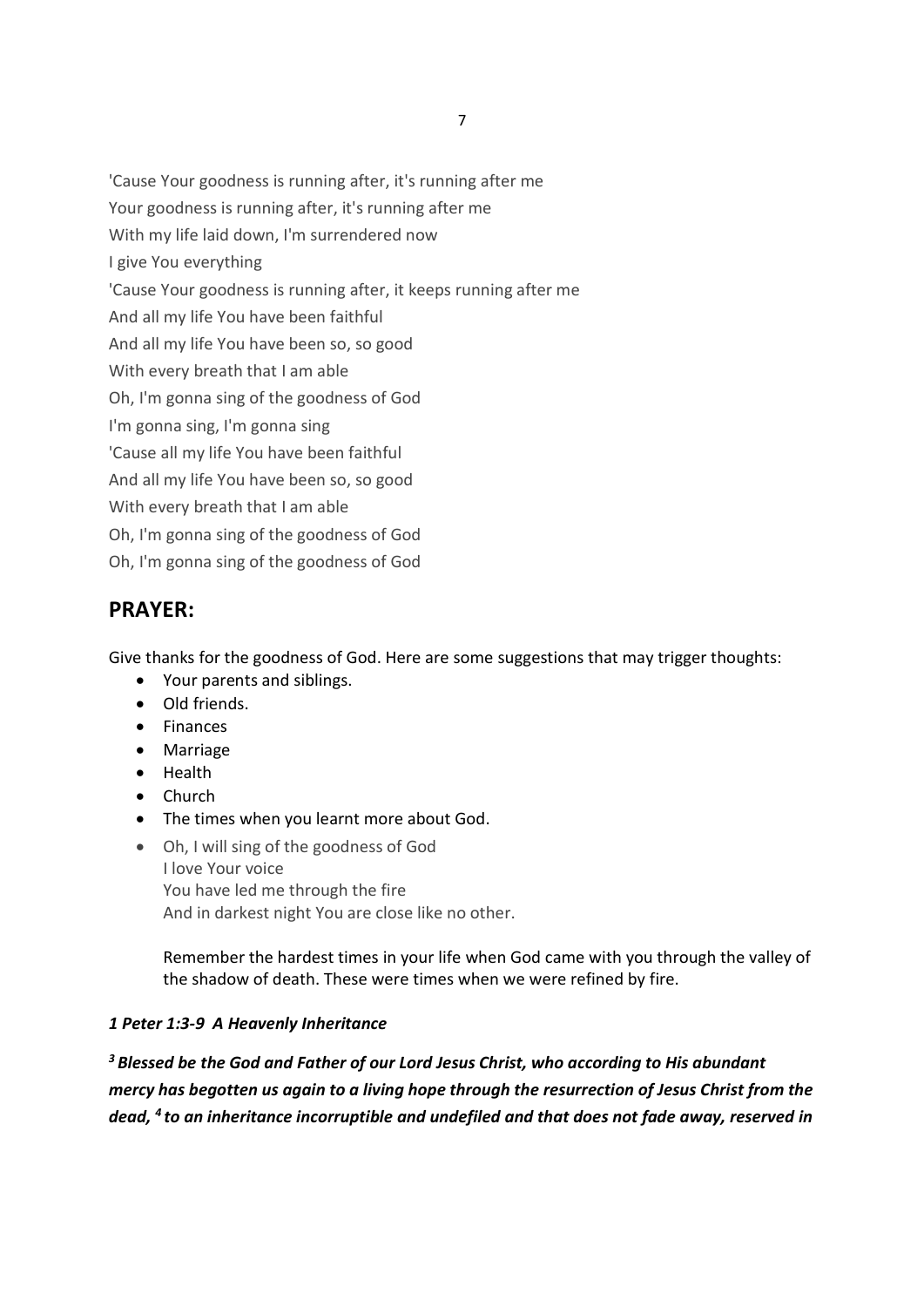heaven for you.<sup>5</sup> who are kept by the power of God through faith for salvation ready to be revealed in the last time.

 $6$  In this you greatly rejoice, though now for a little while, if need be, you have been grieved by various trials,  $<sup>7</sup>$  that the genuineness of your faith, being much more precious than gold that</sup> perishes, though it is tested by fire, may be found to praise, honor, and glory at the revelation of Jesus Christ, <sup>8</sup> whom having not seen you love. Though now you do not see Him, yet believing, you rejoice with joy inexpressible and full of glory,  $9$  receiving the end of your faith—the salvation of your souls.

The "end of our faith" is not prosperity, nor good health nor popularity, nor any of the world's goals. It is salvation. That is the faithfulness of God – that despite all our repeated failures – we can still greatly rejoice for all eternity with Him.

And all my life You have been faithful And all my life You have been so, so good With every breath that I am able Oh, I'm gonna sing of the goodness of God

## SONG:

Great is Thy Faithfulness

Copy and paste https://www.youtube.com/watch?v=2eQ1oal44wU This version has a couple of new verses – but they are good. Enjoy – and thank God for His faithfulness.

# Prayer:

Lord as I read through the sermon and listen to the audio, I pray for Your Spirit to teach me things from Your Word. It does not matter that Rob is not speaking from the pulpit, what matters is You and me. So, I pray for Your anointing – to hear Your Spirit, and be moved close to Your heart, so that I will walk more closely with You.

At the end of this time Lord I want to score for You. In this time of a pandemic, I want to bring glory to Your name. On my own I cannot do that. But if You walk with me, we can plant seeds together – for Your kingdom.

Please be with others from DCF or whoever is following these notes.

We ask for Your blessing in Jesus' name. Amen.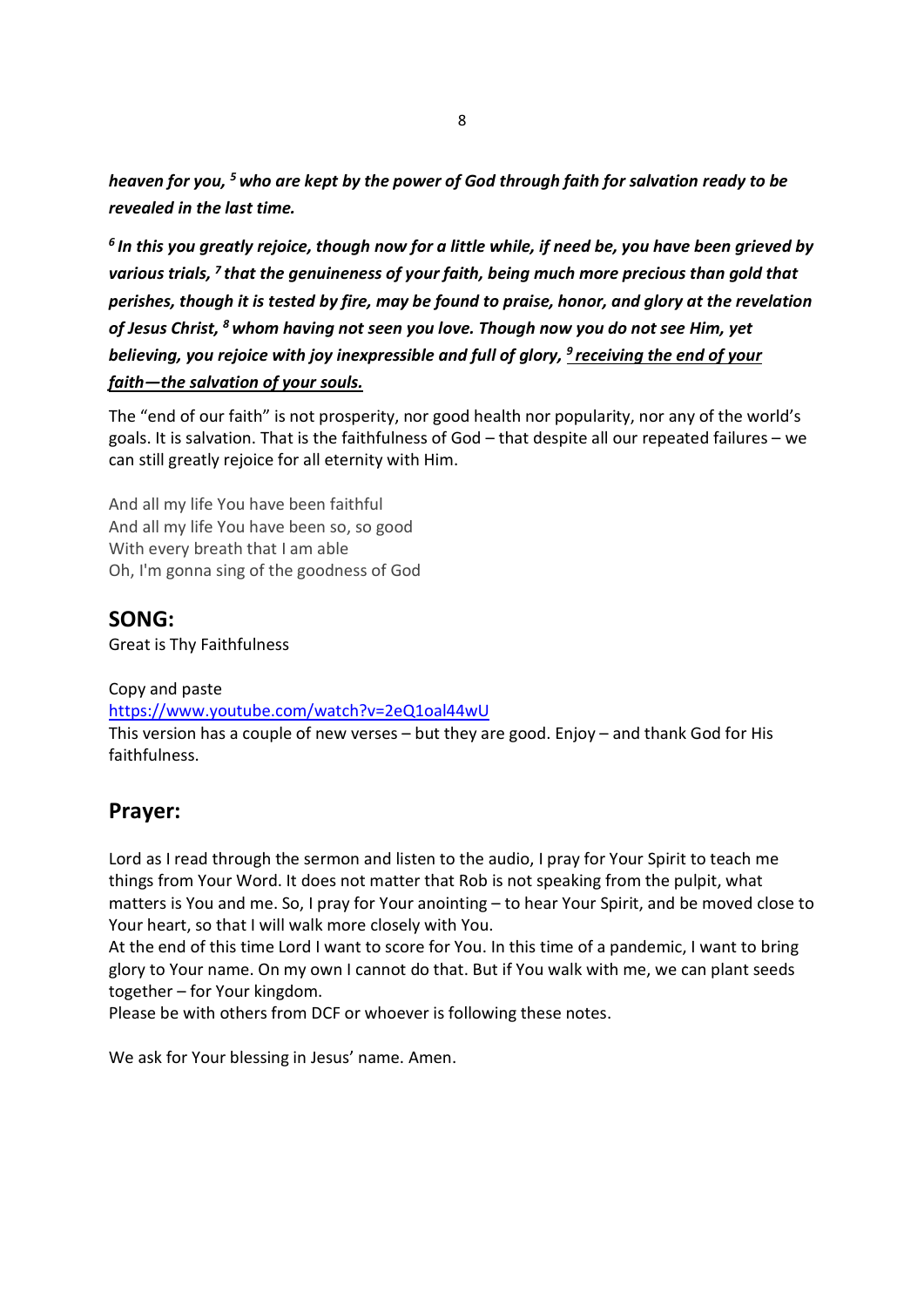# DCF 290320 John 9:1-12 A Man Born Blind Receives Sight

9 Now as Jesus passed by, He saw a man who was blind from birth. <sup>2</sup>And His disciples asked Him, saying, "Rabbi, who sinned, this man or his parents, that he was born blind?"

 $3$  Jesus answered, "Neither this man nor his parents sinned, but that the works of God should be revealed in him. <sup>4</sup>I must work the works of Him who sent Me while it is day; the night is coming when no one can work.  $5$  As long as I am in the world, I am the light of the world."

It is a common fallacy that all the evil in the world is personalized – so that we get only what is coming for us. The Jews connected suffering and sin. But babies die and persecution of the innocent is prevalent. Nonetheless, the fact that judgement also does happen, just means we need the discernment of God, to see the cause of suffering. God speaks to Baruch, the scribe and friend of Jeremiah, at a time when Jerusalem had been besieged. Jer 45:5 Thus says the LORD: "Behold, what I have built I will break down, and what I have planted I will pluck up, that is, this whole land.  $5$  And do you seek great things for yourself? Do not seek them; for behold, I will bring adversity on all flesh," says the LORD. "But I will give your life to you as a prize in all places, wherever you go."

Jesus is not saying that neither the man nor his parents were sinless. But He is saying that God uses the suffering in the world for His glory.

Sin entered the world at the fall, and all creation fell. Rom 5:12  $^{12}$  Therefore, just as through one man sin entered the world, and death through sin, and thus death spread to all men, because all sinned. We also see that our sins have repercussions for future generations. Ex 20:5 For I, the LORD your God, am a jealous God, visiting the iniquity of the fathers upon the children to the third and fourth generations of those who hate Me,... Everything we do, whether good or bad, has repercussions. As we read passages like Jer 11 we see how a disobedient people brings judgement on themselves. Jer 11:3 'Thus says the LORD God of Israel: "Cursed is the man who does not obey the words of this covenant  $4$  which I commanded your fathers in the day I brought them out of the land of Egypt, from the iron furnace, saying, 'Obey My voice, and do according to all that I command you; so shall you be My people, and I will be your God,'  $5$  that I may establish the oath which I have sworn to your fathers, to give them 'a land flowing with milk and honey,' as it is this day." ' "

… <sup>8</sup>Yet they did not obey or incline their ear, but everyone followed the dictates of his evil heart; therefore I will bring upon them all the words of this covenant, which I commanded them to do, but which they have not done.'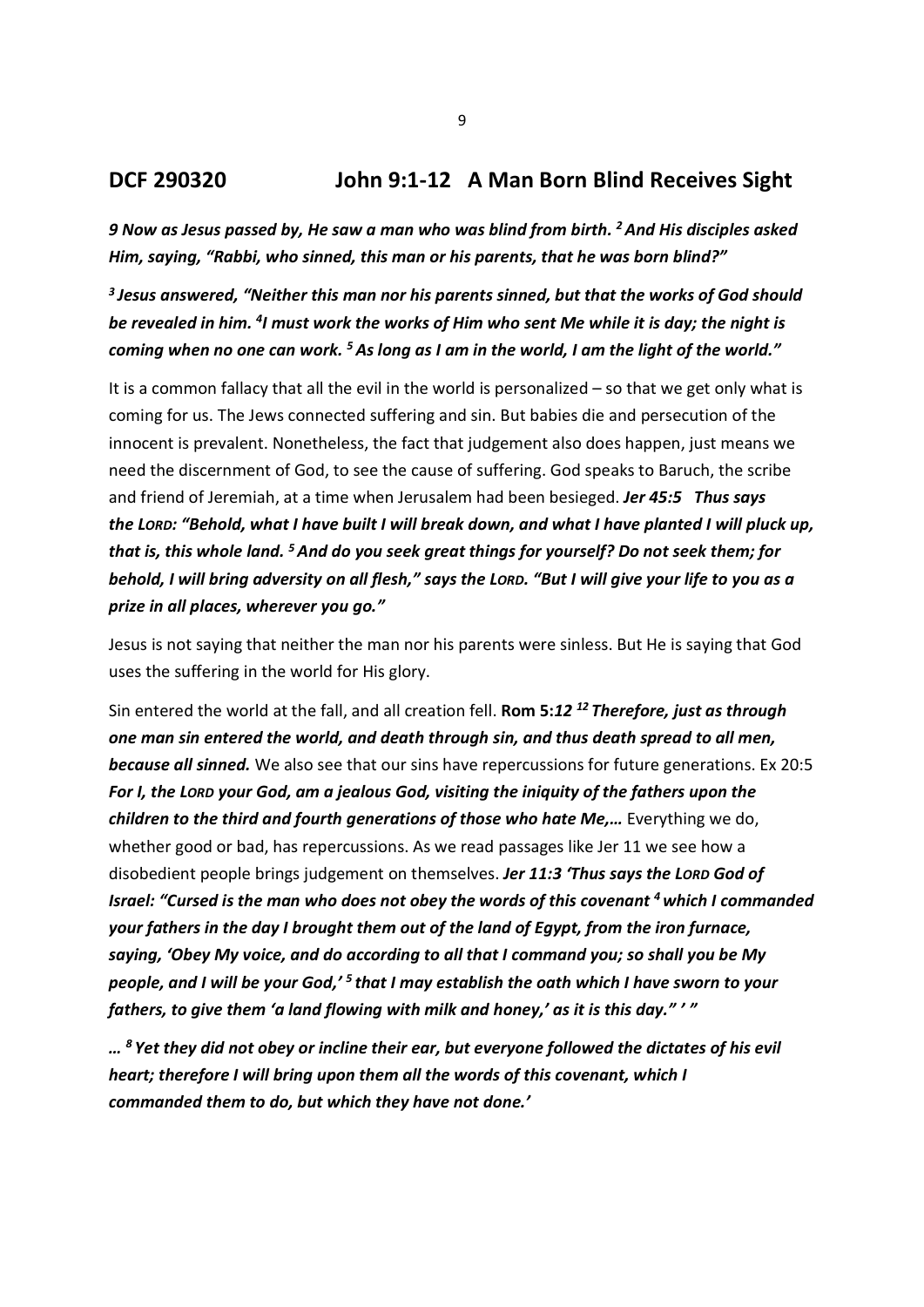But God uses the blind man to teach people that Jesus is the light of the world. Everything we have in the physical is given to us to understand the spiritual. That is, what I call, the Parable principle which Jesus uses often. The book of Job of course teaches us that not all calamities are the result of our sin.

And Romans 8:28 reminds us that God covers us so that ... we know that all things work together for good to those who love God, to those who are the called according to His purpose.  $^{29}$  For whom He foreknew, He also predestined to be conformed to the image of His Son, that He might be the firstborn among many brethren.  $30$  Moreover whom He predestined, these He also called; whom He called, these He also justified; and whom He justified, these He also glorified. But our expectation of 'good' usually differs from God's plan for us. God's plan is that we conform to the image of Jesus. Does God look at clothes, car, house, bank account for 'image'? – No. He looks at heart. Did Jesus suffer? Get attacked? - Yes. But in all our hardships, and calamities we stand on this truth: we have been predestined and called, and justified, and glorified. The believer engulfed and battered by suffering can stand as a beacon for the peace of God.

When Jesus states in John 9:3 'that the works of God should be revealed in him'; the works of God must also be revealed in us. Our lives, with all the impact on our finances, health and family, must reveal the works of God.

Jesus blatantly states: the night is coming when no one can work.  $5$  As long as I am in the world, I am the light of the world." The night is death. We only have this short period of time to score for God. Jesus sets the bar – as long as He is alive, He wants to show people God. This is the same goal we need. Our time with certain people is limited, and we don't know how long some situations will last. When the Spirit of God opens doors in people's hearts, if that door is closed, it may never open again. After the age of 30, very few people become believers.

John 9:6  $6$  When He had said these things, He spat on the ground and made clay with the saliva; and He anointed the eyes of the blind man with the clay. <sup>7</sup> And He said to him, "Go, wash in the pool of Siloam" (which is translated, Sent). So he went and washed, and came back seeing.

The man had been born blind, like all people have been born in sin, unable to see the things of the spirit. Jesus uses mud and spit – both ordinary materials to bring sight to the blind man. Have you ever thought that God cannot use you, because you lack experience, education, you're no good at public speaking, you're the wrong age or gender? Jesus deliberately did not use the expensive medicine of the day. He uses clay and His spit. Even His spit is anointed.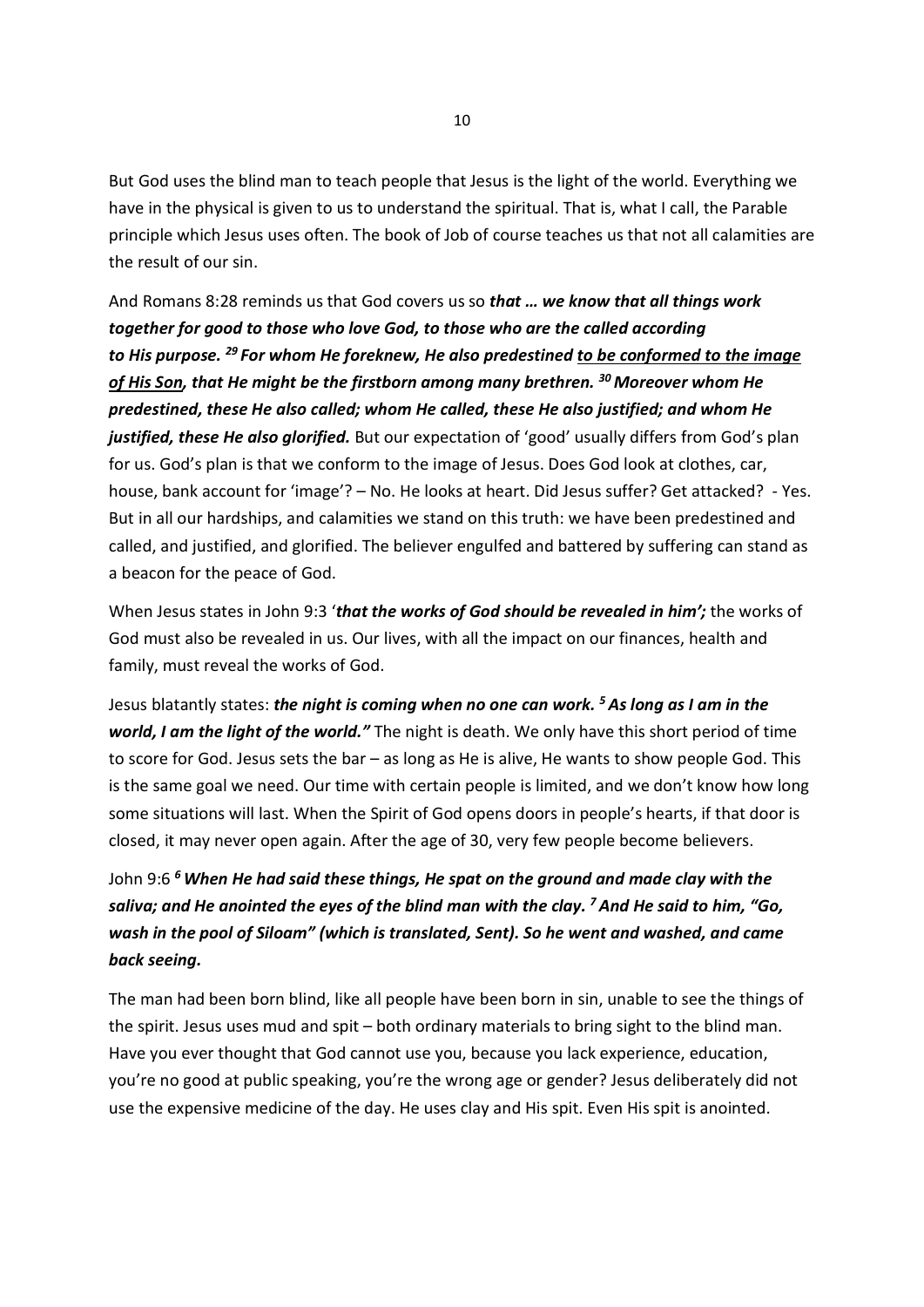God desires to pour out His spirit on this land. And even the lowliest and most minute touch of the Holy Spirit on the most ordinary believer, will bring the light of the gospel to people. We see in v16 that this happened on the Sabbath. Now kneading clay on the Sabbath was forbidden in the Pharisee's oral tradition. So, Jesus is changing the rules. This is the new covenant.

Ez 36:25<sup>25</sup> Then I will sprinkle clean water on you, and you shall be clean; I will cleanse you from all your filthiness and from all your idols. <sup>26</sup> I will give you a new heart and put a new spirit within you; I will take the heart of stone out of your flesh and give you a heart of flesh. <sup>27</sup> I will put My Spirit within you and cause you to walk in My statutes, and you will keep My judgments and do them.  $^{28}$  Then you shall dwell in the land that I gave to your fathers; you shall be My people, and I will be your God.

The man had to do something – he had to go and wash. The clay would have been uncomfortable and itchy. But the man was obedient - he had nothing to lose. There are so many times in our life when hope is dashed, but for this man at this time, with his hope in the words of Jesus, it was amazing.

John 9:8  $8$  Therefore the neighbors and those who previously had seen that he was blind said, "Is not this he who sat and begged?"  $9$  Some said, "This is he." Others said, "He is like him." He said, "I am he."  $^{10}$  Therefore they said to him, "How were your eyes opened?"  $^{11}$  He answered and said, "A Man called Jesus made clay and anointed my eyes and said to me, 'Go to the pool of Siloam and wash.' So I went and washed, and I received sight." <sup>12</sup> Then they said to him, "Where is He?" He said, "I do not know."

The explanation was very simple and astounding.

John 9:13<sup>13</sup> They brought him who formerly was blind to the Pharisees.  $^{14}$  Now it was a Sabbath when Jesus made the clay and opened his eyes.  $^{15}$  Then the Pharisees also asked him again how he had received his sight. He said to them, "He put clay on my eyes, and I washed, and I see."

### <sup>16</sup> Therefore some of the Pharisees said, "This Man is not from God, because He does not keep the Sabbath."

One of the strategies of Satan is to get believers to condemn each other by looking at the flesh. Our criteria must be spiritual. Has the Kingdom of God advanced by an action? In this case, it is a definite 'YES'. They had not looked behind the Sabbath rule. God made the rule so that we would program in our lives a fixed time every week to spend time with Him. Our Father knows that without the rule we would wander away from Him. We can be so scoffing of these religious rules and still break the Father's heart, by giving Him no time in our week.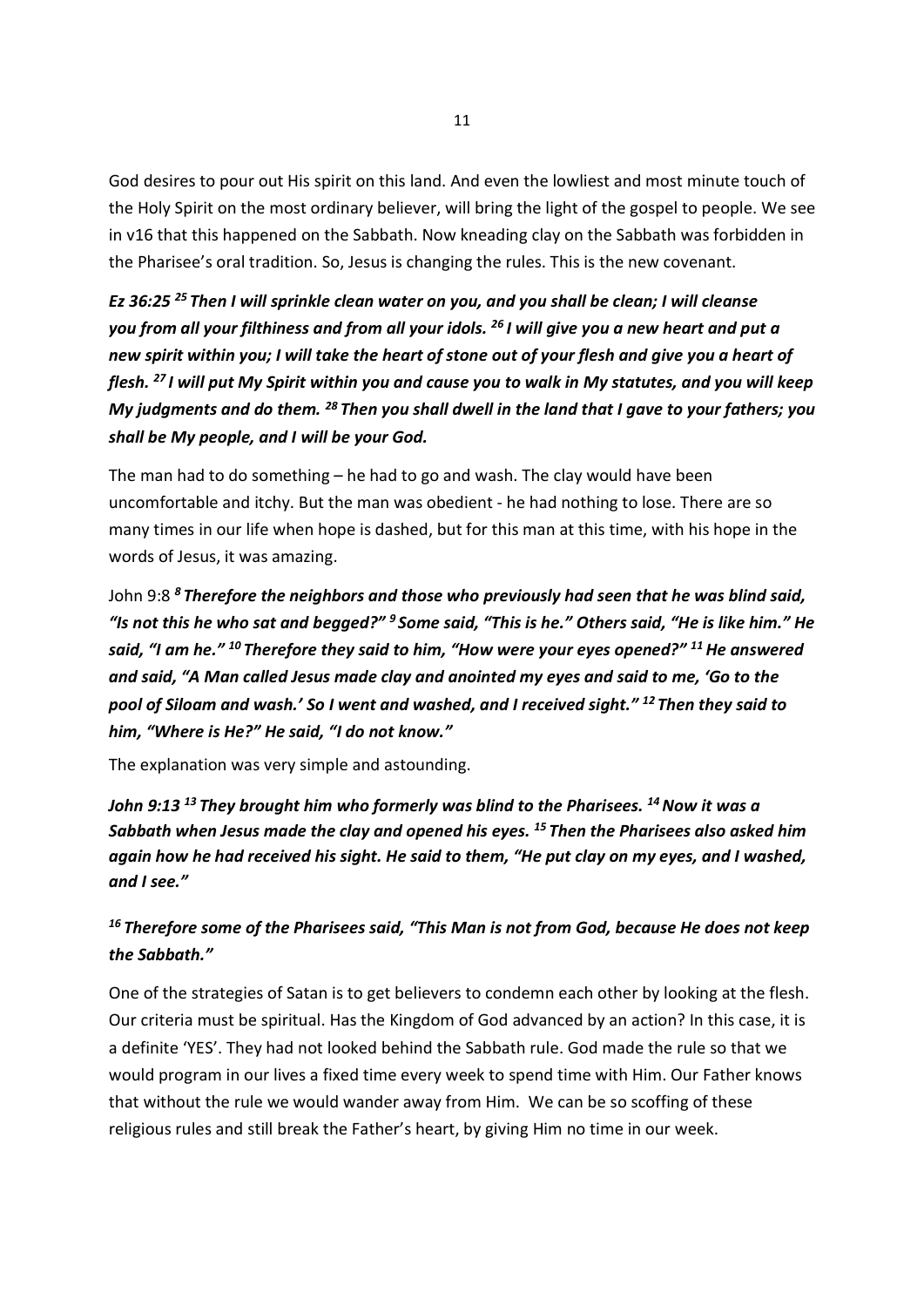John 9:16 Others said, "How can a man who is a sinner do such sians?" And there was a division among them.  $^{17}$  They said to the blind man again, "What do you say about Him because He opened your eyes?" He said, "He is a prophet."  $^{18}$  But the Jews did not believe concerning him, that he had been blind and received his sight, until they called the parents of him who had received his sight.  $^{19}$  And they asked them, saying, "Is this your son, who you say was born blind? How then does he now see?"

 $20$  His parents answered them and said, "We know that this is our son, and that he was born blind;  $21$  but by what means he now sees we do not know, or who opened his eyes we do not know. He is of age; ask him. He will speak for himself."  $^{22}$  His parents said these things because they feared the Jews, for the Jews had agreed already that if anyone confessed that He was Christ, he would be put out of the synagogue. <sup>23</sup> Therefore his parents said, "He is of age; ask him."

These are the politically correct parents who do not want any trouble. In Matt 12:30 Jesus sets the bar.  $30$  He who is not with Me is against Me, and he who does not gather with Me scatters abroad. There is no neutral standing for our witness. If we are passive then we are dead. The proof of whether you are alive in Christ is not the sum of your failures, but the evidence of your battle. Rom 8:13 NAS… if by the Spirit you are putting to death the deeds of the body, you will live. The parents simply did not want to fight for righteousness. I remember being outside GGS chapel, talking to a parent, and I had a thought from God. I had 1 second to speak it out and I stifled it. The opportunity was gone. We must pray for an alertness and boldness to score for God.

John 9:24  $^{24}$  So they again called the man who was blind, and said to him, "Give God the glory! We know that this Man is a sinner."  $^{25}$  He answered and said, "Whether He is a sinner or not I do not know. One thing I know: that though I was blind, now I see."  $^{26}$  Then they said to him again, "What did He do to you? How did He open your eyes?"  $^{27}$  He answered them, "I told you already, and you did not listen. Why do you want to hear it again? Do you also want to become His disciples?"  $^{28}$  Then they reviled him and said, "You are His disciple, but we are Moses' disciples. <sup>29</sup> We know that God spoke to Moses; as for this fellow, we do not know where He is from."

 $30$  The man answered and said to them, "Why, this is a marvelous thing, that you do not know where He is from; yet He has opened my eyes!  $31$  Now we know that God does not hear sinners; but if anyone is a worshiper of God and does His will, He hears him.  $32$  Since the world began it has been unheard of that anyone opened the eyes of one who was born blind. 33 If this Man were not from God, He could do nothing."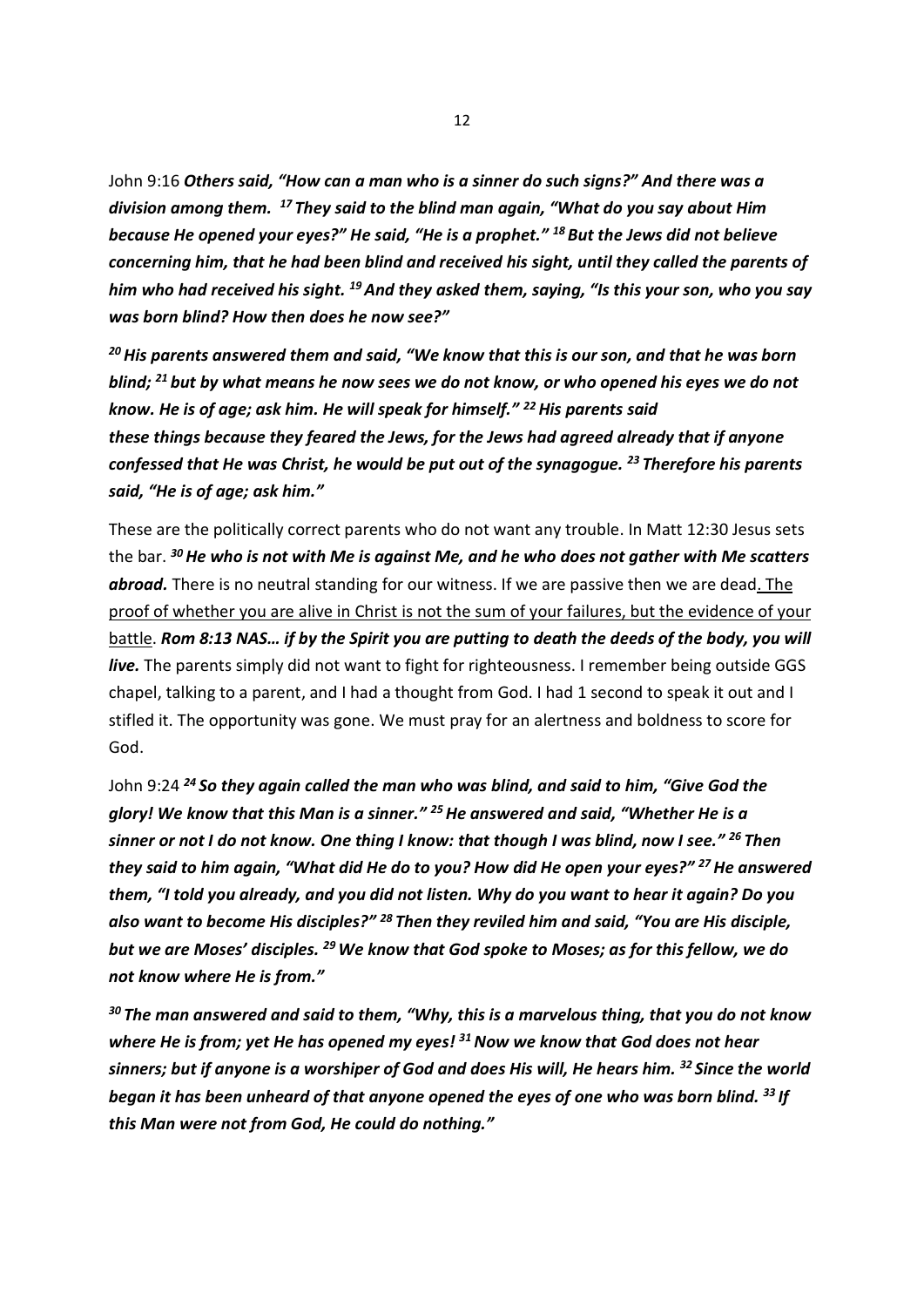## $34$  They answered and said to him. "You were completely born in sins, and are you teaching us?" And they cast him out.

We read in John 12:42 that in fact  $42$  Nevertheless even among the rulers many believed in Him, but because of the Pharisees they did not confess Him, lest they should be put out of the synagogue;  $43$  for they loved the praise of men more than the praise of God. So, watch out for the bullies. Encouragement is good and very necessary but watch out for the praises of men.

#### True Vision and True Blindness

 $35$  Jesus heard that they had cast him out; and when He had found him, He said to him, "Do you believe in the Son of God?" <sup>36</sup> He answered and said, "Who is He, Lord, that I may believe in Him?"  $37$  And Jesus said to him, "You have both seen Him and it is He who is talking with you." <sup>38</sup> Then he said, "Lord, I believe!" And he worshiped Him. <sup>39</sup> And Jesus said, "For judgment I have come into this world, that those who do not see may see, and that those who see may be made blind." <sup>40</sup> Then some of the Pharisees who were with Him heard these words, and said to Him, "Are we blind also?"  $41$  Jesus said to them, "If you were blind, you would have no sin; but now you say, 'We see.' Therefore your sin remains.

If, having seen the character and love of Jesus and heard His teaching and witnessed the miracles they still did not believe they remained condemned. John 3:18<sup>8</sup> "He who believes in Him is not condemned; but he who does not believe is condemned already, because he has not believed in the name of the only begotten Son of God. Jesus had come into the world for judgement, that those who were handicapped could see and have life in the Spirit; and those who pride themselves in the flesh, would be made blind so that they could not see the Spirit.

These Jews knew so much, had so much and yet missed the fact that Jesus was the Son of God. The blind man started by meeting the man Jesus.  $11$  He answered and said, "A Man called Jesus made clay... As the encounter progressed, he realized God was involved and Jesus was at least a prophet. V17 He said, "He is a prophet. Finally, he believes in the Son of God. He said to him, "Do you believe in the Son of God?" <sup>36</sup> He answered and said, "Who is He, Lord, that I may believe in Him?" <sup>37</sup> And Jesus said to him, "You have both seen Him and it is He who is talking with you." 38 Then he said, "Lord, I believe!" And he worshiped Him.

PRAYER: Lord we pray for an increasing depth in our walk with You. We are blind to so many things in our life, in our family and in our nation. Please open our eyes and use us like You used the mud and spit, that we may bring You great glory, especially in these difficult times. Amen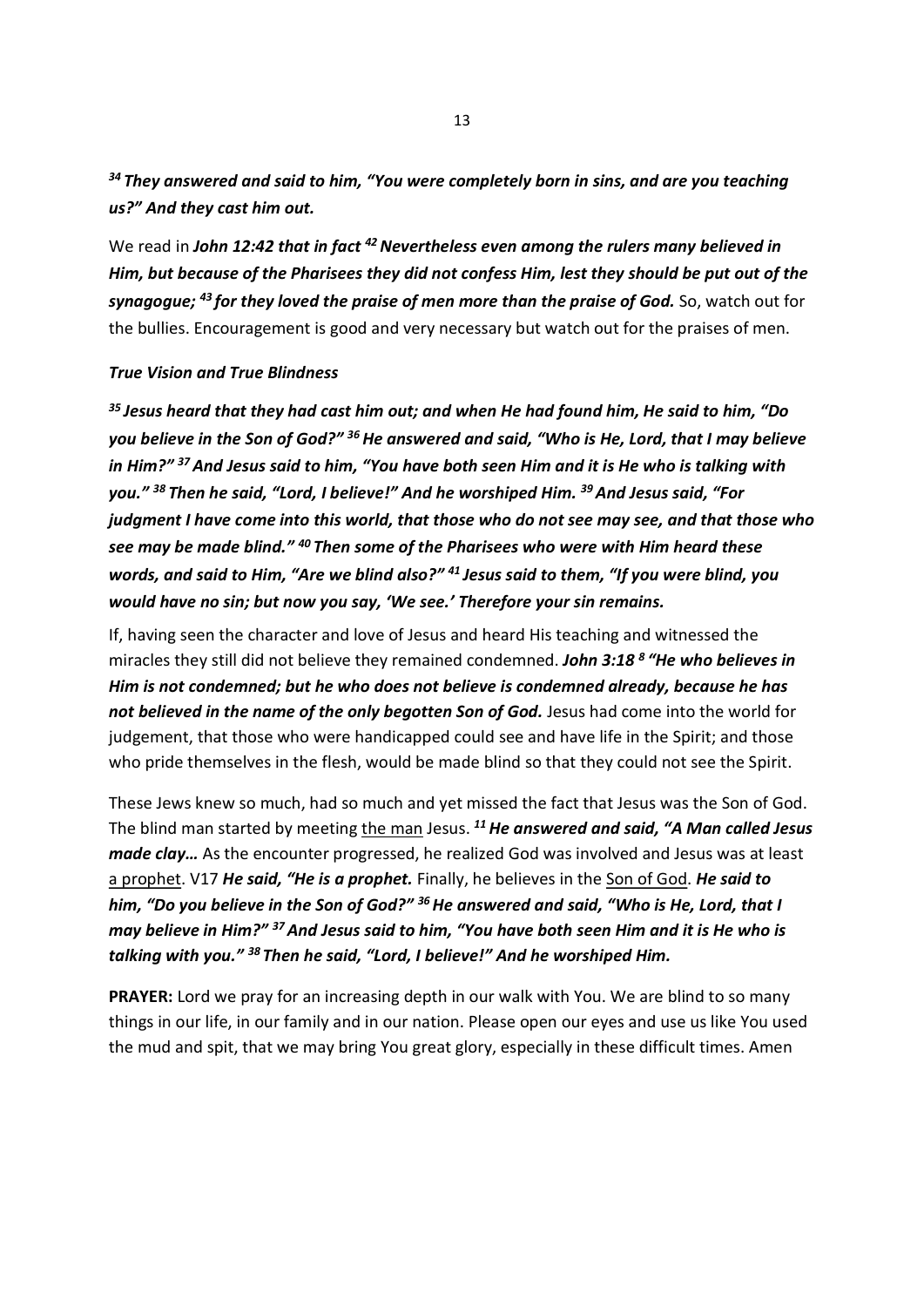Final song: I am His and He is Mine.

Copy (Cntrl C) and paste (Cntrl V) onto google and press enter or play.

https://www.hymnal.net/en/hymn/h/284

Loved with everlasting love, Led by grace that love to know; Spirit, breathing from above, Thou hast taught me it is so. Oh, this full and perfect peace! Oh, this transport all divine! In a love which cannot cease, I am His, and He is mine.

| $\overline{2}$ | Heaven above is softer blue,<br>Earth around is sweeter green;<br>Something lives in every hue<br>Christless eyes have never seen:<br>Birds with gladder songs o'erflow,<br>Flow'rs with deeper beauties shine,<br>Since I know, as now I know,<br>I am His, and He is mine. |
|----------------|------------------------------------------------------------------------------------------------------------------------------------------------------------------------------------------------------------------------------------------------------------------------------|
| 3              | Things that once were wild alarms<br>Cannot now disturb my rest;<br>Closed in everlasting arms,<br>Pillowed on the loving breast.<br>Oh, to lie forever here,<br>Doubt and care and self resign,<br>While He whispers in my ear,<br>I am His, and He is mine.                |
| $\overline{4}$ | His forever, only His:<br>Who the Lord and me shall part?<br>Ah, with what a rest of bliss<br>Christ can fill the loving heart.<br>Heaven and earth may fade and flee,<br>Firstborn light in gloom decline;<br>But, while God and I shall be,<br>I am His, and He is mine.   |

FINAL PRAYER: